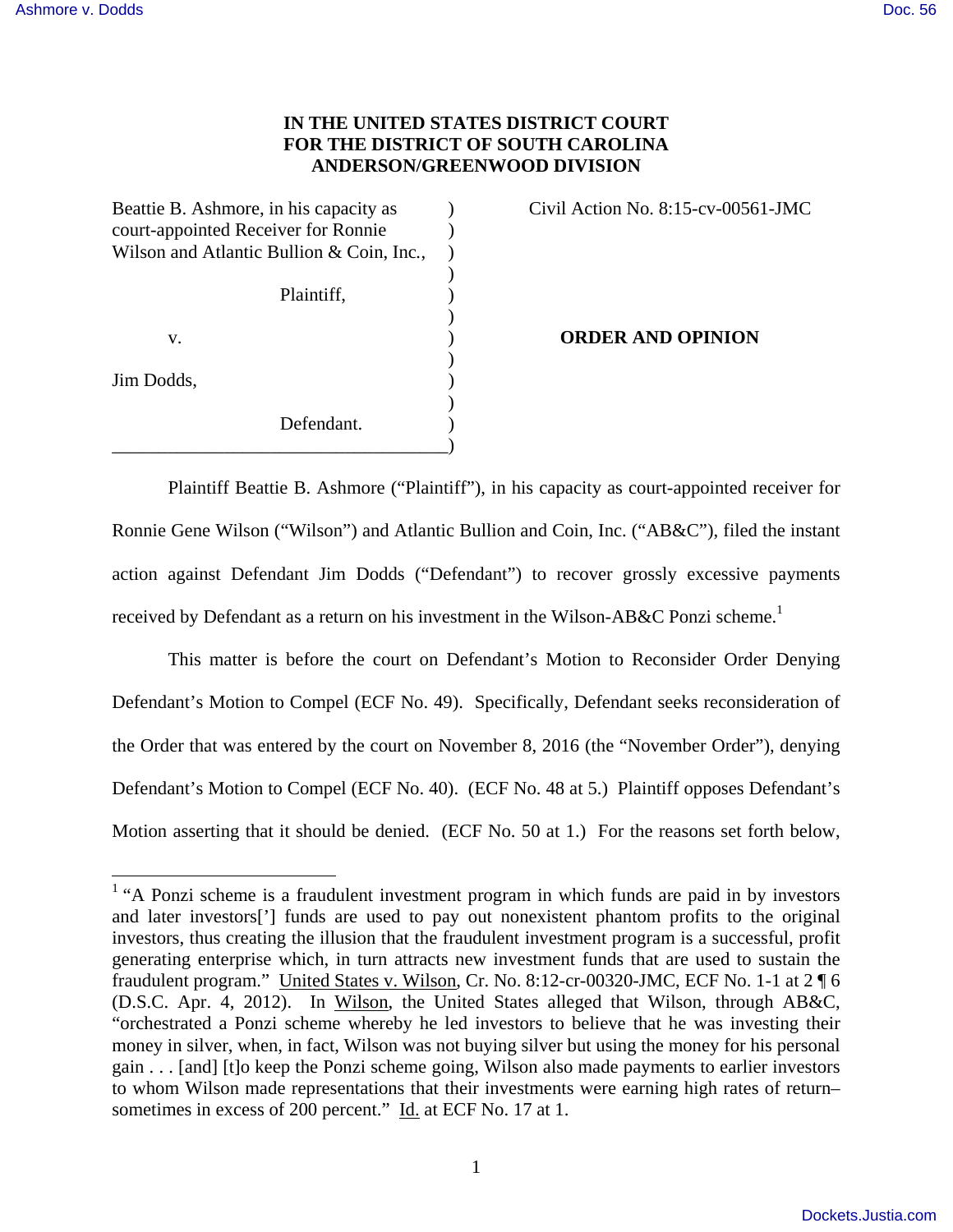the court **GRANTS IN PART** Defendant's Motion to Reconsider.

## **I. FACTUAL AND PROCEDURAL BACKGROUND**

Plaintiff is the court appointed Receiver in In Re: Receiver for Ronnie Gene Wilson and Atlantic Bullion & Coin, Inc., C/A No. 8:12-cv-02078-JMC, ECF No. 1 (D.S.C. July 25, 2012), a case related to the instant matter. Plaintiff alleges that "[o]n February 29, 1996, Defendant made an initial 'investment' [in the Wilson-AB&C Ponzi scheme] of \$28,300.00." (ECF No. 1 at 4 ¶ 24.) "Subsequently, Defendant made eight additional 'investments' totaling \$306,500.00 between December 2000 and April 2009, for a total investment of \$334,800.00." (Id. ¶ 27.) Plaintiff further alleges that "Defendant received \$1,532,983.00 in returns [from the Wilson-AB&C Ponzi scheme] between March 2004 and December 2011, resulting in a profit of \$1,198,183.00." (Id. at  $5 \sqrt{26}$ .)

Based on his appointment as Receiver tasked with "locating, managing, recouping, and distributing the assets of the Wilson-AB&C investment scheme," Plaintiff commenced the instant action against Defendant on February 6, 2015, asserting claims for fraudulent transfer (in violation of the Statute of Elizabeth, S.C. Code Ann. § 27-23-10 (2014) and/or the Florida Uniform Fraudulent Transfer Act ("FUFTA"), Fla. Stat. Ann. §§ 726.101–726.201) and unjust enrichment. (ECF No. 1 at  $1 \nparallel 1 \& 6 \nparallel 38-8 \nparallel 52$ .) On June 6, 2016, Defendant filed a Motion to Compel (ECF No. 40) seeking "[t]he contents of files kept by [Wilson] and [AB&C] for those investors who filed a claim with the Receiver."  $(Id. at 3.)$  Plaintiff filed a Response in Opposition (ECF No. 43) on June 23, 2016, to which Defendant filed a Reply on July 5, 2016. (ECF No. 46.) After the court entered the November Order, Defendant moved for reconsideration on December 6, 2016. (ECF No. 49.)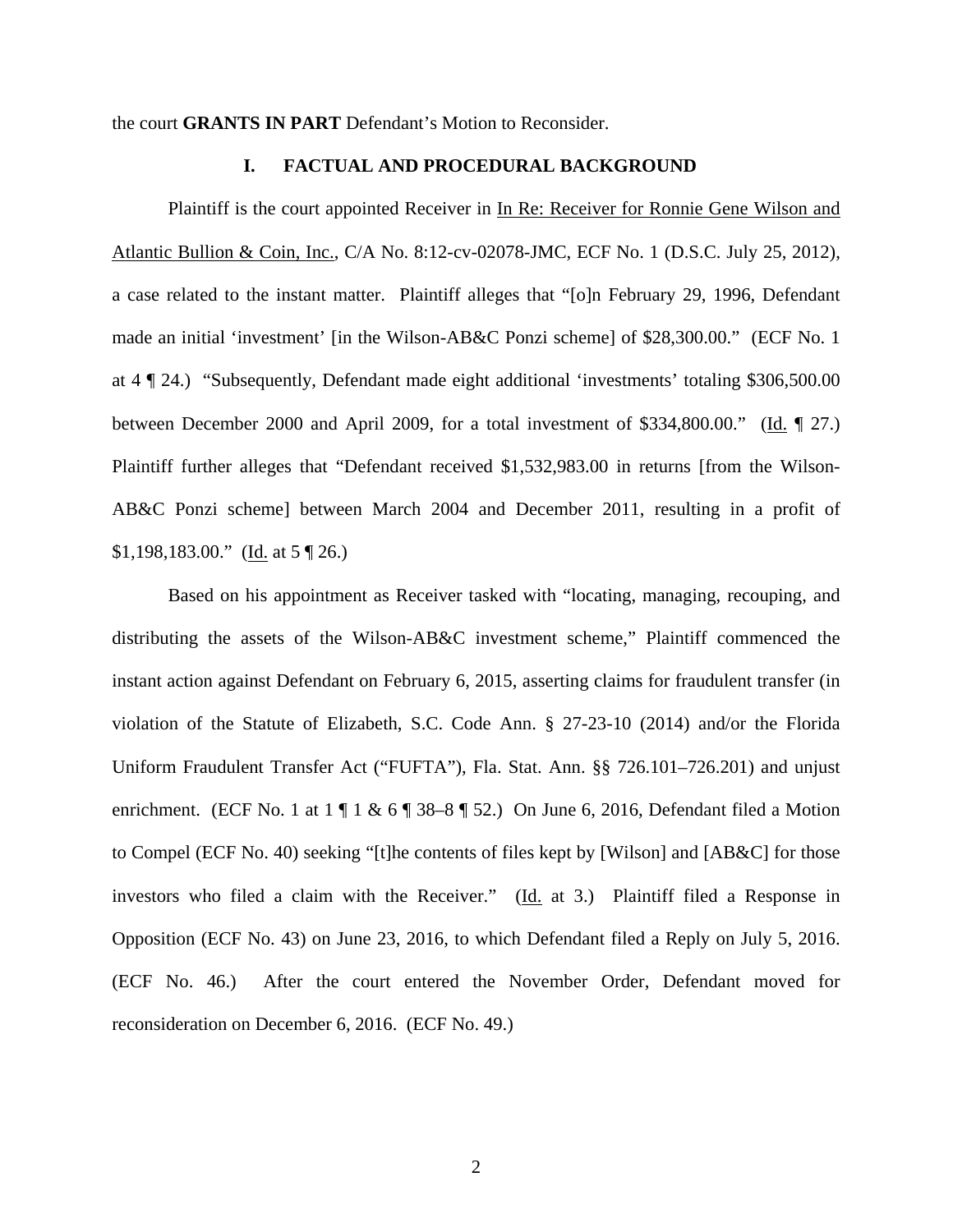## **II. JURISDICTION**

The court has jurisdiction over this matter under 28 U.S.C. § 1331 pursuant to Plaintiff's allegation that the Complaint "is so related to the In Re Receiver, 8:12-CV-2078-JMC case and the underlying criminal case, United States v. Wilson, et al, 8:12-cr-00320[,]" cases in which the court has jurisdiction, "that it forms part of the underlying case or controversy." (ECF No. 1 at 1 ¶ 3.) The court may properly hear Plaintiff's state law claims for fraudulent transfer and unjust enrichment based on supplemental jurisdiction since these claims "are so related to claims in the action within such original jurisdiction that they form part of the same case or controversy . . . ." 28 U.S.C. § 1367(a).

### **III. LEGAL STANDARD AND ANALYSIS**

In his Motion to Reconsider, Defendant did not identify the basis for his request. The court agrees with Plaintiff that Rule<sup>2</sup>  $54(b)$  provides the only appropriate avenue for the relief Defendant seeks at this time. (See ECF No. 50 at 2–3.)

#### A. Applicable Standard under Rule 54(b)

Rule 54(b) provides the following:

When an action presents more than one claim for relief—whether as a claim, counterclaim, crossclaim, or third-party claim—or when multiple parties are involved, the court may direct entry of a final judgment as to one or more, but fewer than all, claims or parties only if the court expressly determines that there is no just reason for delay. Otherwise, any order or other decision, however designated, that adjudicates fewer than all the claims or the rights and liabilities of fewer than all the parties does not end the action as to any of the claims or parties and may be revised at any time before the entry of a judgment adjudicating all the claims and all the parties' rights and liabilities.

Id. Under Rule 54(b), the "district court retains the power to reconsider and modify its interlocutory judgments . . . at any time prior to final judgment when such is warranted." Am. Canoe Ass'n v. Murphy Farms, Inc., 326 F.3d 505, 514-15 (4th Cir. 2003); see also Moses H.

 <sup>2</sup> The court observes that "rule" refers to the Federal Rules of Civil Procedure.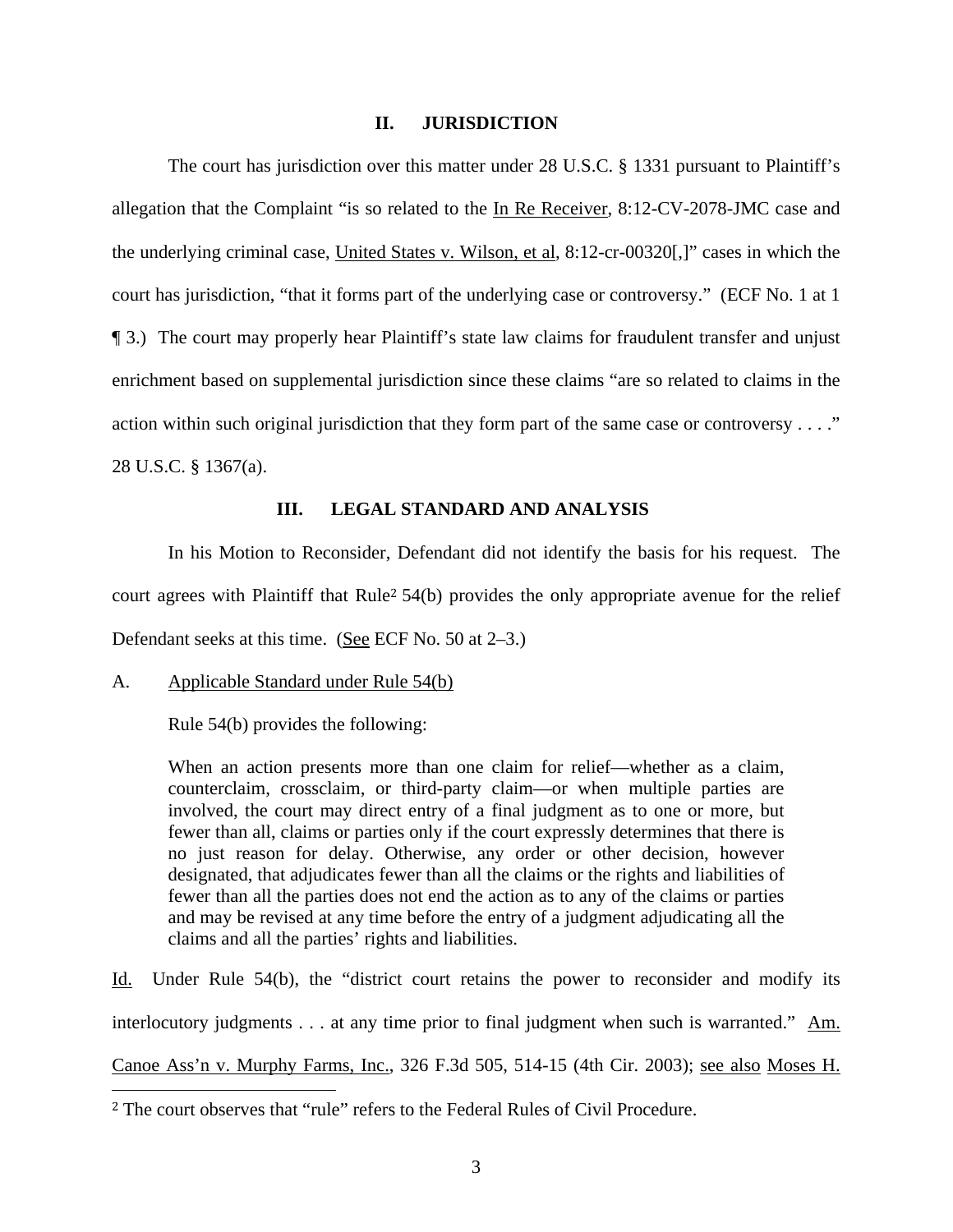Cone Mem. Hosp. v. Mercury Constr. Corp., 460 U.S. 1, 12 (1983) (noting that "every order short of a final decree is subject to reopening at the discretion of the district judge"). The Fourth Circuit has offered little guidance on the standard for evaluating a Rule 54(b) motion, but has held motions under Rule 54(b) are "not subject to the strict standards applicable to motions for reconsideration of a final judgment." Am. Canoe Ass'n, 326 F.3d at 514; see also Fayetteville Investors v. Commercial Builders, Inc., 936 F.2d 1462, 1472 (4th Cir. 1991) (the Court found it "unnecessary to thoroughly express our views on the interplay of Rules 60, 59, and Rule 54"). In this regard, district courts in the Fourth Circuit, in analyzing the merits of a Rule 54 motion, look to the standards of motions under Rule 59 for guidance. See U.S. Home Corp. v. Settlers Crossing, LLC, C/A No. DKC 08-1863, 2012 WL 5193835, at \*2 (D. Md. Oct. 18, 2012); R.E. Goodson Constr. Co., Inc. v. Int'l Paper Co., C/A No. 4:02-4184-RBH, 2006 WL 1677136, at \*1 (D.S.C. June 14, 2006); Akeva L.L.C. v. Adidas Am., Inc., 385 F. Supp. 2d 559, 565–66 (M.D.N.C. 2005). Therefore, reconsideration under Rule 54 is appropriate on the following grounds: (1) to follow an intervening change in controlling law; (2) on account of new evidence; or (3) to correct a clear error of law or prevent manifest injustice. Beyond Sys., Inc. v. Kraft Foods, Inc., C/A No. PJM-08-409, 2010 WL 3059344, at \*2 (D. Md. Aug. 4, 2010) ("This threepart test shares the same three elements as the Fourth Circuit's test for amending an earlier judgment under Rule 59(e), but the elements are not applied with the same force when analyzing an<sup>[]</sup> interlocutory order.") (citing Am. Canoe Ass'n, 326 F.3d at 514).

## B. The Parties' Arguments

Defendant moves the court "to reconsider its November 8, 2016 Order and compel the production of files kept by Ron Wilson for those investors who filed a claim with the Receiver." (ECF No. 49 at 1.) In support of his request, Defendant argues that he needs the files of other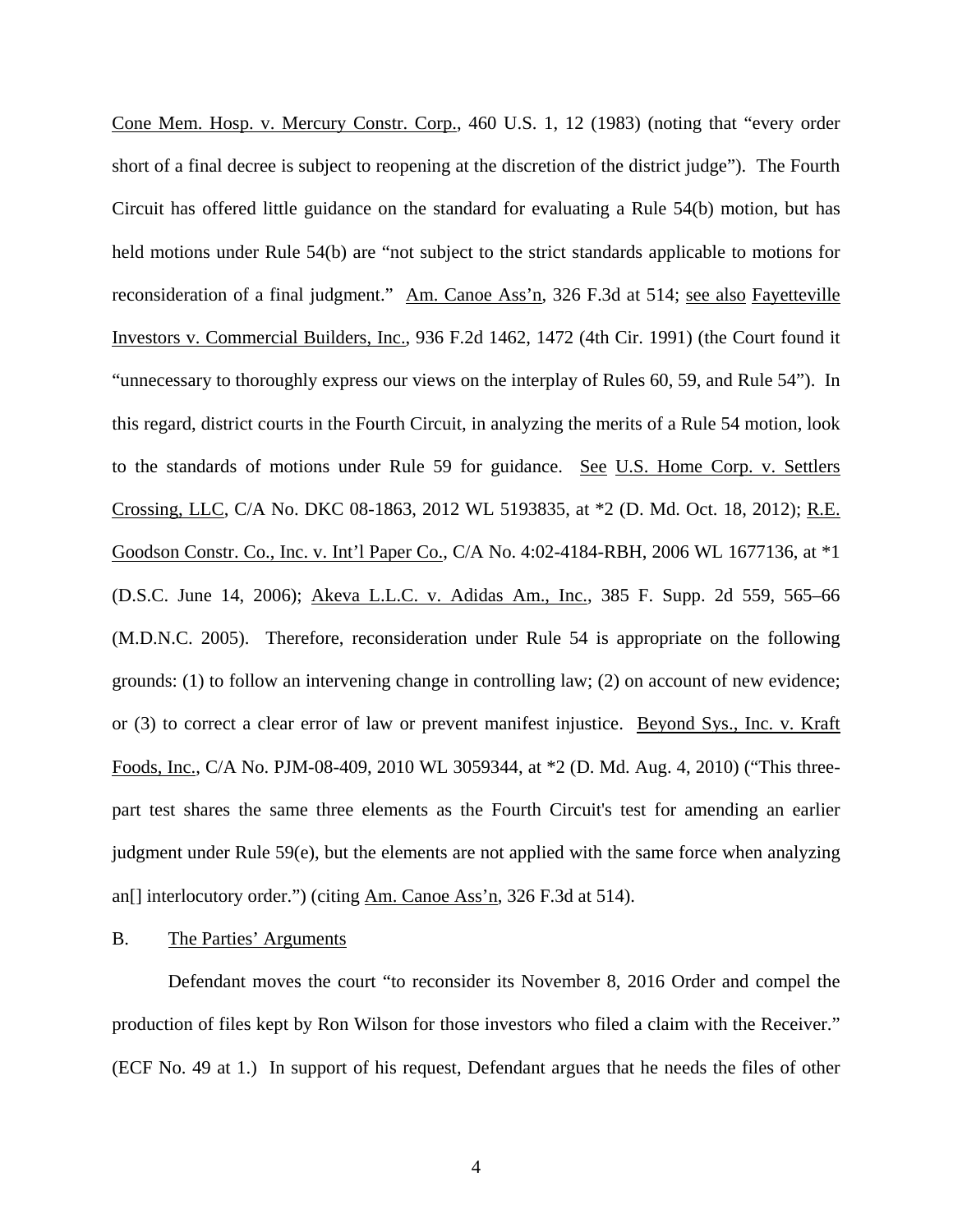participants in the Wilson-AB&C Ponzi scheme to demonstrate that his participation in the scheme was as an ordinary prudent person since "the actions of Ron Wilson and AB&C would not 'arouse the suspicion of an ordinarily prudent [person].'" (Id. at 2 (quoting Coleman v. Daniel, 199 S.E.2d 74, 80 (S.C. 1973)).) In this regard, Defendant argues that the requested evidence demonstrates that "he acted as an ordinarily prudent person" when he invested in the Wilson-AB&C Ponzi scheme and is therefore similarly situated to the net losers. (Id. at 3, 4.) Additionally, Defendant argues that the court failed to address his in pari delicto defense. (Id. at 4; see also ECF No. 53 at 3.)

Plaintiff opposes the Motion to Reconsider asserting that Defendant has failed to allege "any change in controlling law," or "new evidence" or "clear error of law nor manifest injustice." (ECF No. 50 at 4.) Plaintiff further asserts that Defendant in his Motion to Reconsider merely reargues arguments presented in the Motion to Compel and, therefore, he fails to demonstrate an appropriate basis to reconsider the November Order under Rule 54(b). (Id.)

#### C. The Court's Review

Defendant seeks reconsideration of the court's decision in the November Order to deny him access to the files of Wilson-AB&C Ponzi scheme investors in Plaintiff's possession. In reaching its decision to deny Defendant's Motion, the court determined that the information about other investors was relevant to neither Plaintiff's claims for fraudulent conveyance and/or unjust enrichment nor Defendant's defenses to these claims. (ECF No. 48 at 4.) As stated in the Reply in support of his Motion, Defendant asserts that the court's findings result in a manifest injustice to him. (ECF No. 53 at 1, 3.) Manifest injustice occurs where the court "has patently misunderstood a party, or has made a decision outside the adversarial issues presented to the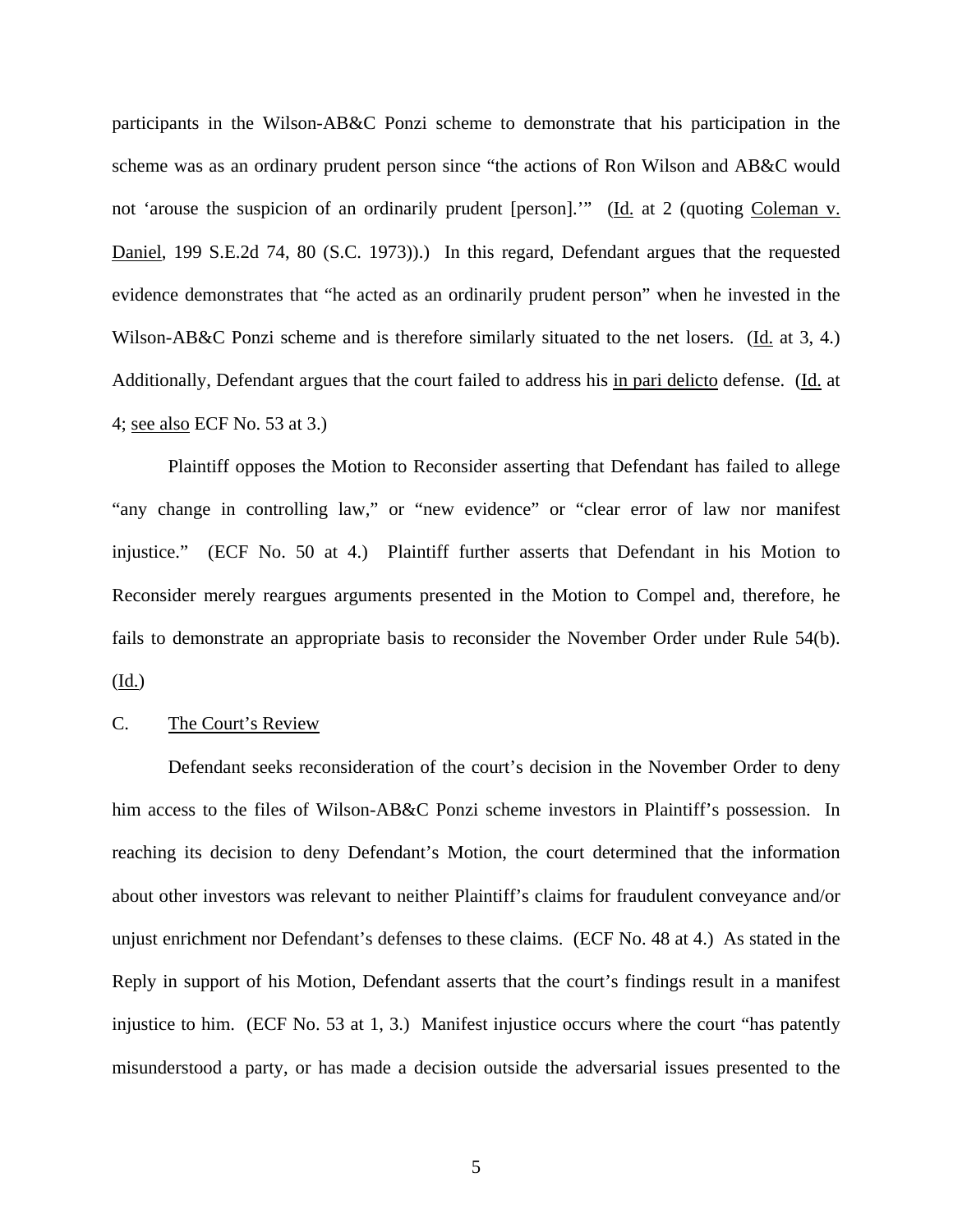Court by the parties, or has made an error not of reasoning but of apprehension . . . ." Campero USA Corp. v. ADS Foodservice, LLC, 916 F. Supp. 2d 1284, 1292–93 (S.D. Fla. 2012) (citations omitted).

In considering the parties' arguments, the court acknowledges that the third element of a fraudulent conveyance claim requires Plaintiff to demonstrate that Defendant "had notice of circumstances which would arouse the suspicion of an ordinarily prudent man and cause him to make inquiry as to the purpose for which the transfer was being made, which would disclose the fraudulent intent of the maker." Ashmore v. Taylor, 2014 WL 6473714, at \*4 (citing Coleman v. Daniel, 199 S.E.2d 74, 80 (S.C. 1973) ("The transaction is subject to attack if at the time of the transfer the transferee had notice of circumstances which would arouse the suspicion of an ordinarily prudent man and cause him to make inquiry as to the purpose for which the transfer was being made, which would disclose the fraudulent intent of the maker.")). To defend against this attempt by Plaintiff, Defendant cannot rely solely on his own testimony. See C.J.S. Negligence § 115 (2016) ("Whether or not a person exercised a proper degree of care is not to be determined by reference to his or her own personal judgment in the situation, and ordinary care may exist notwithstanding a mistake in judgment."). In this regard, the court is persuaded that the November Order results in a manifest injustice to Defendant because it precludes him from developing evidence to defend against allegations that he was on notice of circumstances regarding the Wilson-AB&C Ponzi scheme that would arouse the suspicion of an ordinarily prudent person. Accordingly, the court finds that Defendant is entitled to reconsideration of the November Order as to the foregoing.

Defendant also seeks reconsideration of the November Order based on his contention that Plaintiff's claims are barred by the doctrine of in pari delicto. "The doctrine of in pari delicto is

6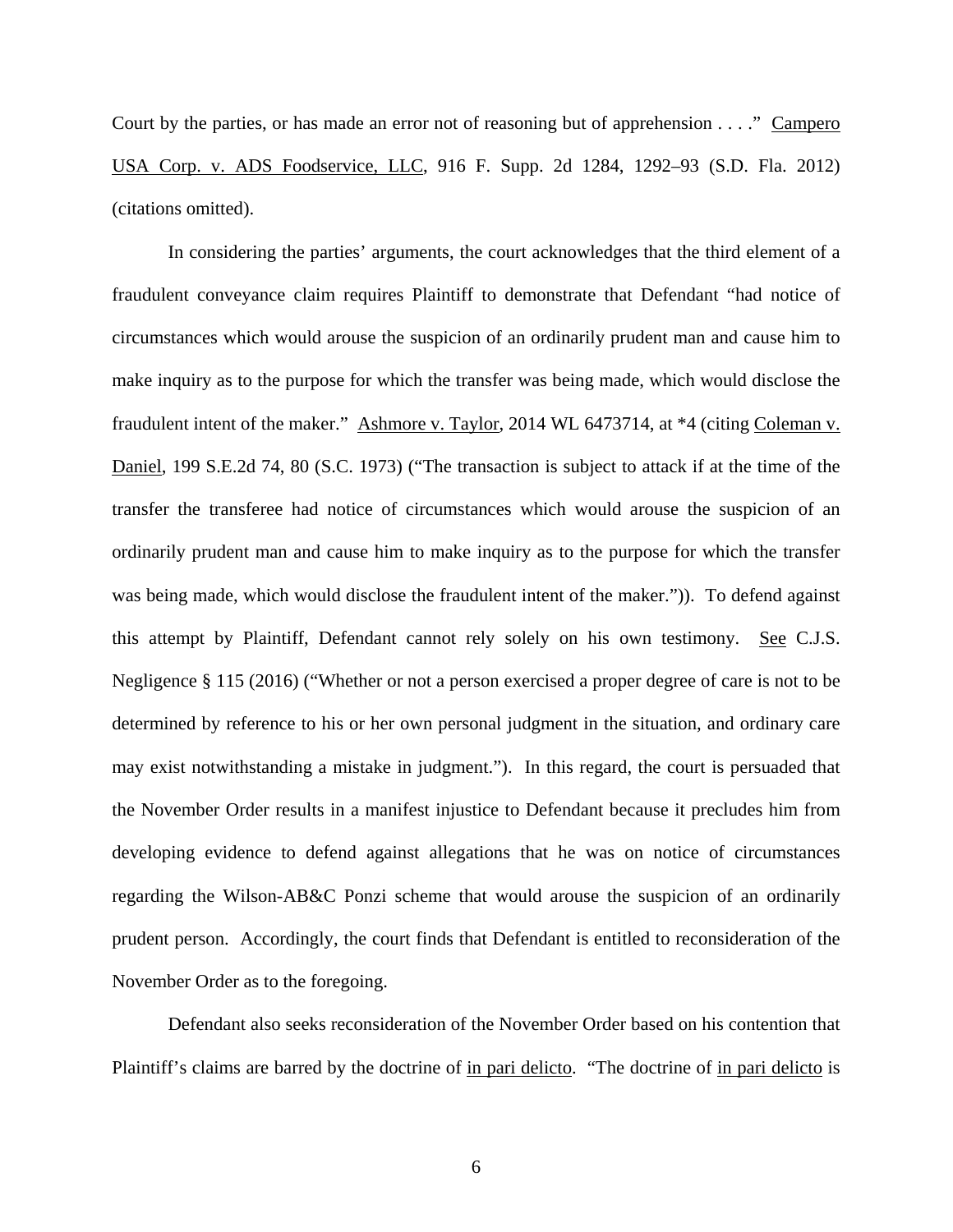'[t]he principle that a plaintiff who has participated in wrongdoing may not recover damages resulting from the wrongdoing.'" Myatt v. RHBT Fin. Corp., 635 S.E.2d 545, 547 (S.C. Ct. App. 2006)) (quoting Black's Law Dictionary 794 (7th ed. 1999)). "In South Carolina, this doctrine precludes one joint tort-feasor from seeking indemnity from another." Id. (citations omitted). "However, there are important 'limitations and exceptions' to the doctrine, including the specific requirement that 'public policy implications' be considered." Bell v. Kaplan, C/A No. 3:14CV352, 2016 WL 815303, at \*4 (W.D.N.C. Feb. 29, 2016) (citing Bateman Eichler, Hill Richards, Inc. v. Berner, 472 U.S. 299, 310 (1985) ("the classic formulation of the in pari delicto doctrine itself require[s] a careful consideration of such [public policy] implications before allowing the defense.")).

In considering application of the in pari delecto defense in a situation where a receiver stands in the shoes of the wrongdoer, the South Carolina Court of Appeals affirmed the trial court's determination that the receiver's claims<sup>3</sup> were barred by in pari delicto holding "that, in the absence of a fraudulent conveyance case, the receiver of a corporation used to perpetuate fraud may not seek recovery against an alleged third-party co-conspirator in the fraud." Myatt, 635 S.E.2d at 548. However, the Myatt court expressly stated that its holding was based on the fact that the Receiver was seeking tort damages and not diverted funds:

Similarly, the Receiver in the present case was seeking tort damages from the Bank for its actions regarding the accounts. The Receiver was not seeking to recover diverted funds from the Bank. Thus, relying on the Knauer decision, we hold that, in the absence of a fraudulent conveyance case, the receiver of a corporation used to perpetuate fraud may not seek recovery against an alleged third-party co-conspirator in the fraud. In this case, the Receiver does not dispute the fact that Dunlap, the president of both Elfindepan and SAF, used these corporations to perpetrate a fraud on investors. The apparent sole purpose for the existence of these corporations was to perpetuate the investment scheme.

 

<sup>&</sup>lt;sup>3</sup> In Myatt, the Receiver alleged "causes of action for breach of contract, breach of fiduciary duty/constructive fraud, negligence/gross negligence, negligent supervision, unfair and deceptive trade practices, and aiding and abetting a breach of fiduciary duty." 635 S.E.2d at 546.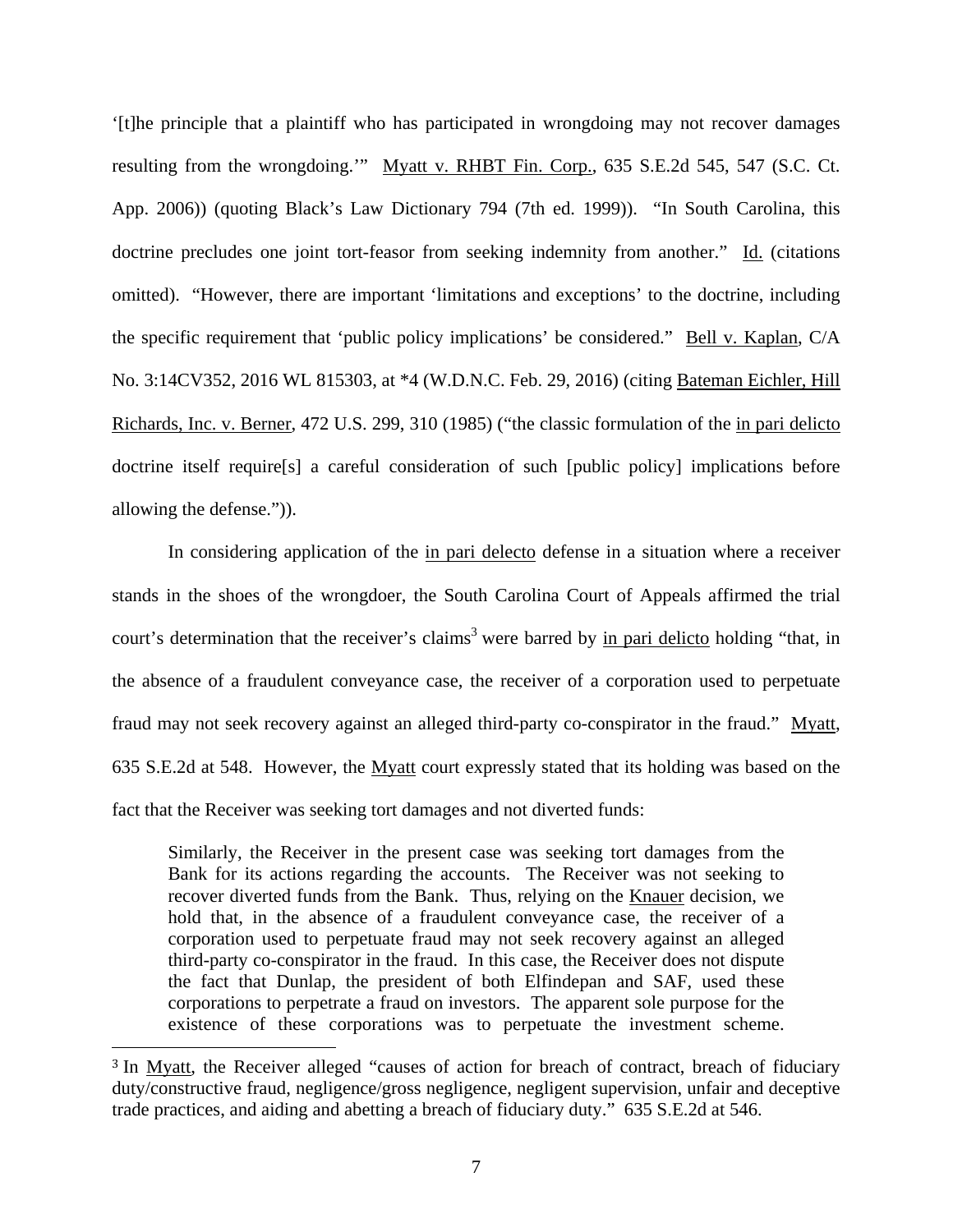Moreover, the Bank handled the accounts exactly as it was bound to do pursuant to the account agreements. Thus, Receiver did not make any claim against the Bank for fraudulent conveyance. Therefore, the trial court properly applied the doctrine of in pari delicto in granting the Bank's motion for summary judgment.

Id. at 548. Based on the foregoing, the court finds that in pari delicto does not bar the Receiver's claims in this action because he is not seeking tort damages, but has asserted claims of fraudulent conveyance and unjust enrichment to obtain equitable relief for victims of the Wilson-AB&C Ponzi scheme from Defendant who is alleged to have profited from the illegal scheme. In re Worldwide Wholesale Lumber, Inc., 372 B.R. 796, 810 (Bankr. D.S.C. R. 2007) ("The doctrine also does not apply when a receiver is seeking recovery of diverted funds for a corporation from the beneficiaries of wrongdoing.") (citing Myatt, 635 S.E.2d at 548). 

#### **IV. CONCLUSION**

Upon careful consideration of the parties' arguments and for the reasons set forth above, the court hereby **GRANTS IN PART** Defendant Jim Dodds' Motion to Reconsider Order Denying Defendant's Motion to Compel (ECF No. 49). Within seven (7) days of the entry date of this Order, Defendant shall select twenty (20) investor files from the list of claimants available at In Re: Receiver for Ronnie Gene Wilson and Atlantic Bullion & Coin, Inc., C/A No. 8:12-cv-02078-JMC, ECF No. 193-1 (D.S.C. July 25, 2012), and Plaintiff shall produce said files within fourteen (14) days of their identification.<sup>4</sup> In accordance with this decision, the parties are instructed before this disclosure to jointly submit a confidentiality order to ensure the privacy of the information contained in the disclosed files. As a result of the foregoing, the court **DENIES** Defendant's request (ECF No. 53 at 3) "to certify this ruling to the Fourth Circuit Court of Appeals" because he has failed to provide specific argument as to how the issues addressed in

 

<sup>&</sup>lt;sup>4</sup> The court finds that twenty (20) files are an appropriate proportional sample for purposes of amended Rule 26 of the Federal Rules of Civil Procedure.